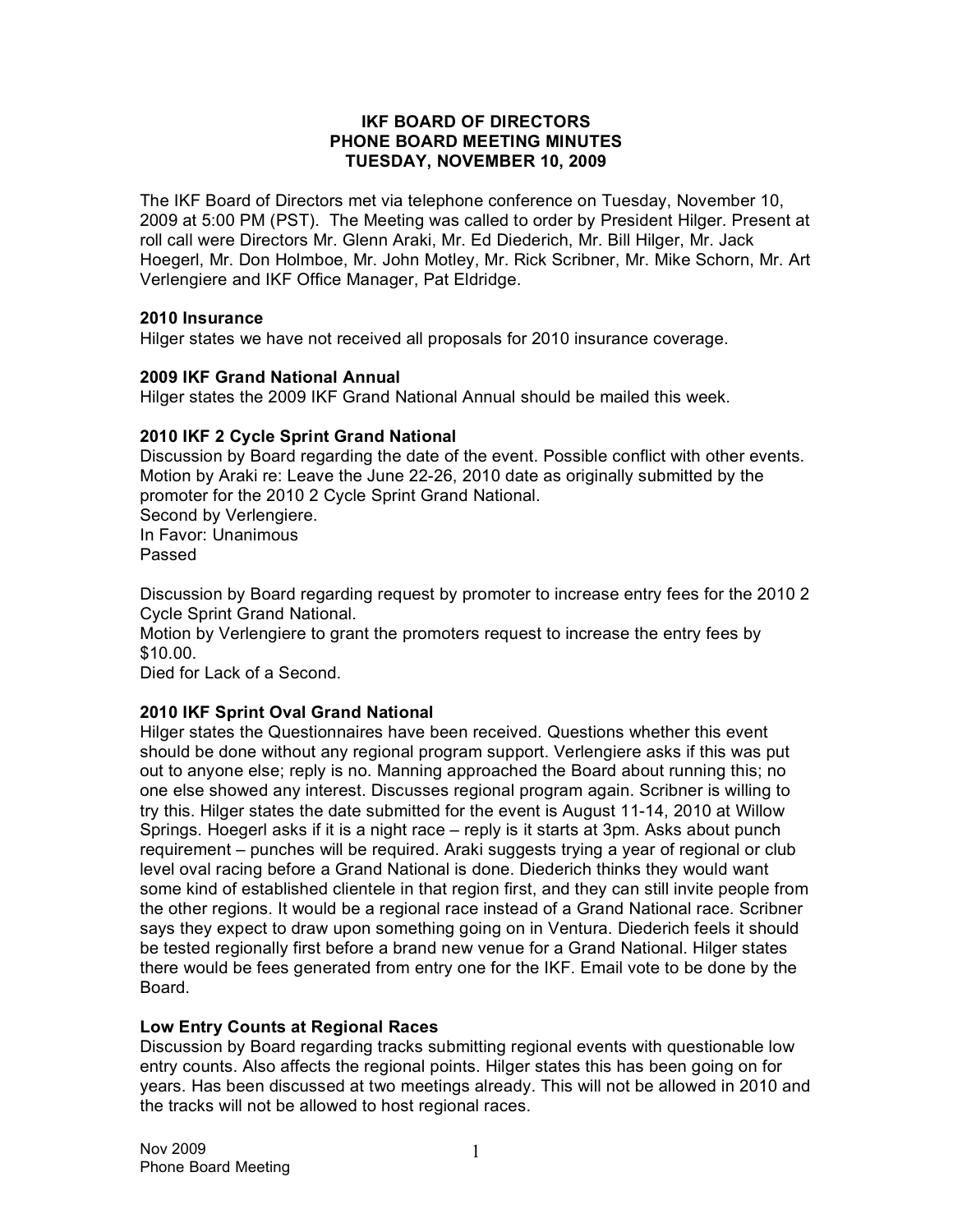# **Verlengiere Discussion Items**

Board discusses the Cervelli matter.

Verlengiere suggests the Board have a closed Meeting on Sunday, January 24, 2010, regarding the generation of revenue. Board agrees. The Open Meeting will be on January 23, 2010 only.

Verlengiere states he received a call from Lynn Haddock asking questions regarding the Komet Piston Valve and what the IKF is going to do. Suggested he talk to Jack Hoegerl. Board can contact Lynn during the Meeting if they want. Verlengiere states the HPV is the biggest class they have in Regions 7 and 11 and they need to get it right.

# **Motley Discussion Items**

Motley suggests a certified copy of birth certificates be required for all minor members of the IKF. States this is a requirement by two other karting organizations. Discussion by Board.

Motion by Motley to require a certified copy of the Birth Certificate for all minor members of the IKF to be on file in the IKF Office. This will be mandatory on January 1, 2011. Second by Verlengiere.

In Favor: Unanimous Passed

# **Website Contact Information**

Motley questions why contact information is not on the IKF Website for the IKF Board of Directors. Reply is the information is available in the IKF Rulebook and the virtual Karter News. There were Directors that did not want the information on the Website. It is the decision of each Board Member. Requests will be sent out with the 2010 Gov/Coor/Comm Chair and Members packets if they want their contact information on the website or not.

### **Hoegerl Discussion Items**

# **2010 2 Cycle Speedway/Speedway Midget Grand National**

Hoegerl states the above Grand National has not been awarded yet. Made some calls regarding this and updates Board. Lengthy discussion by Board. Hilger, Hoegerl and Schorn to work on this and get back to the Board for an email vote.

### **Komet Piston Port & Pipe**

Lengthy discussion by the Board regarding the Komet Piston Port and Pipe. Issues are the welded on cap, billet flex guard, hole locations. Hoegerl, Motley and Hilger to discuss with Lynn Haddock.

#### **Schorn Discussion Items Gutenberger Matter**

Discussion by Board. Boards agrees the call was non-protestable. Instructs IKF Office to return the fee and the Appeal of a Protest letter.

# **Puget Sound Go Kart Association**

Discussion by Board regarding missing race paperwork and missing waiver paperwork from PSGKA. A warning letter to be sent regarding 2010 sanctioning.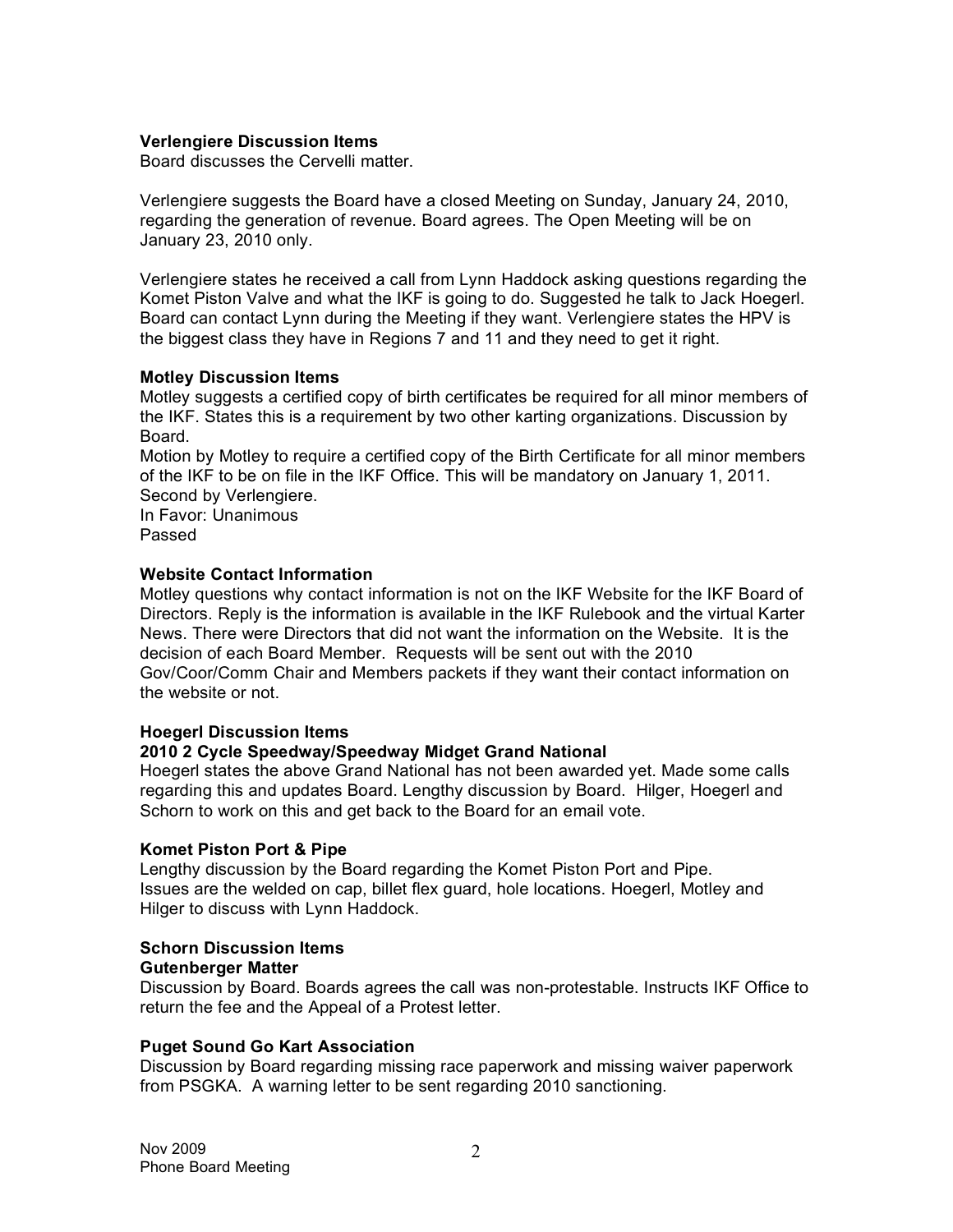#### **Araki Discussion Items Yamaha Pipe**

Glenn asks if they are going to implement for the 2010 season, they need to change the Rulebook accordingly. Motley replies yes. Hoegerl states they will have the opportunity to review the Rulebook prior to printing. Araki asks if this affects Speedway also; reply is no. Only affects Sprint. Araki wants the information in the 2010 IKF Rulebook. Rookie Sportsman – HPV1/RLV-1

Junior Super Sportsman – HPV2/RLV-2 Senior Super Sportsman – HPV 3/RLV-3 The Jr & Sr Sportsman classes will not change.

Araki says verbiage regarding SSX muffler needs to be changed.

HPV1/RLV-1, HPV2/RLV-2, HPV 3/RLV-3 pipes will be legal for 2010. Only RLV pipes will be legal after January 1, 2011.

Motion by Holmboe to use the HPV 3/RLV pipe in the Sr Super Sportsman class. Second by Araki.

In Favor: Araki, Diederich, Hoegerl, Holmboe, Motley, Schorn, Scribner Abstain: Verlengiere Passed

# **Section 211.3 Determination of Finishing Order**

Araki refers to race finishing order. In Region 7, he states there are results in regionals points with drivers entering the track for the main event and during the parade lap, they are dropping out. There are not receiving the green flag and receiving zero points. According to the Rulebook, he cannot find anything where they receive zero points. Reads Section 211.8.2 , it says karts that pass pre-race tech, but never received a green flag in any segment of the event, will receive a punch, but no Regional Championship points. He reads it as long as they take a green flag in at least the heat race or the main event, they will receive points. Asks if this is correct. Some Board Members agree. States there is a lot of racers in Region 11 that started the main event but did not take a green for whatever reason and they are receiving zero points. Holmboe asks if they took a green in qualifying. Araki states they only get points if they took the green in the main event. Araki asks for verification on how to read the Rulebook. Hilger states they get points on how they dropped out of the race. Holmboe states that past Board members did not want someone to throw money into the event, never taking a green flat and getting points. Araki agrees. Verlengiere asks if they entered but never qualified they don't get points. Holmboe says yes. Araki states that is not true – if they don't qualify and started in the back of the heat race and took the green, then they get points. States they are going by the Rulebook this year. Verlengiere agrees. Need to address for this year points. Discussion of people who don't scale on purpose.

Araki questions about two entries at the Region 7 Phoenix race. Clarified these were One Event Memberships.

# **Region 5 Speedway Co-Coordinators**

Request from Mr. Todd Vesterby and Mr. Jeff Havlik to be appointed as the 2010 Region 5 Speedway Co-Coordinators. Discussion by Board. Hilger to contact them and get back